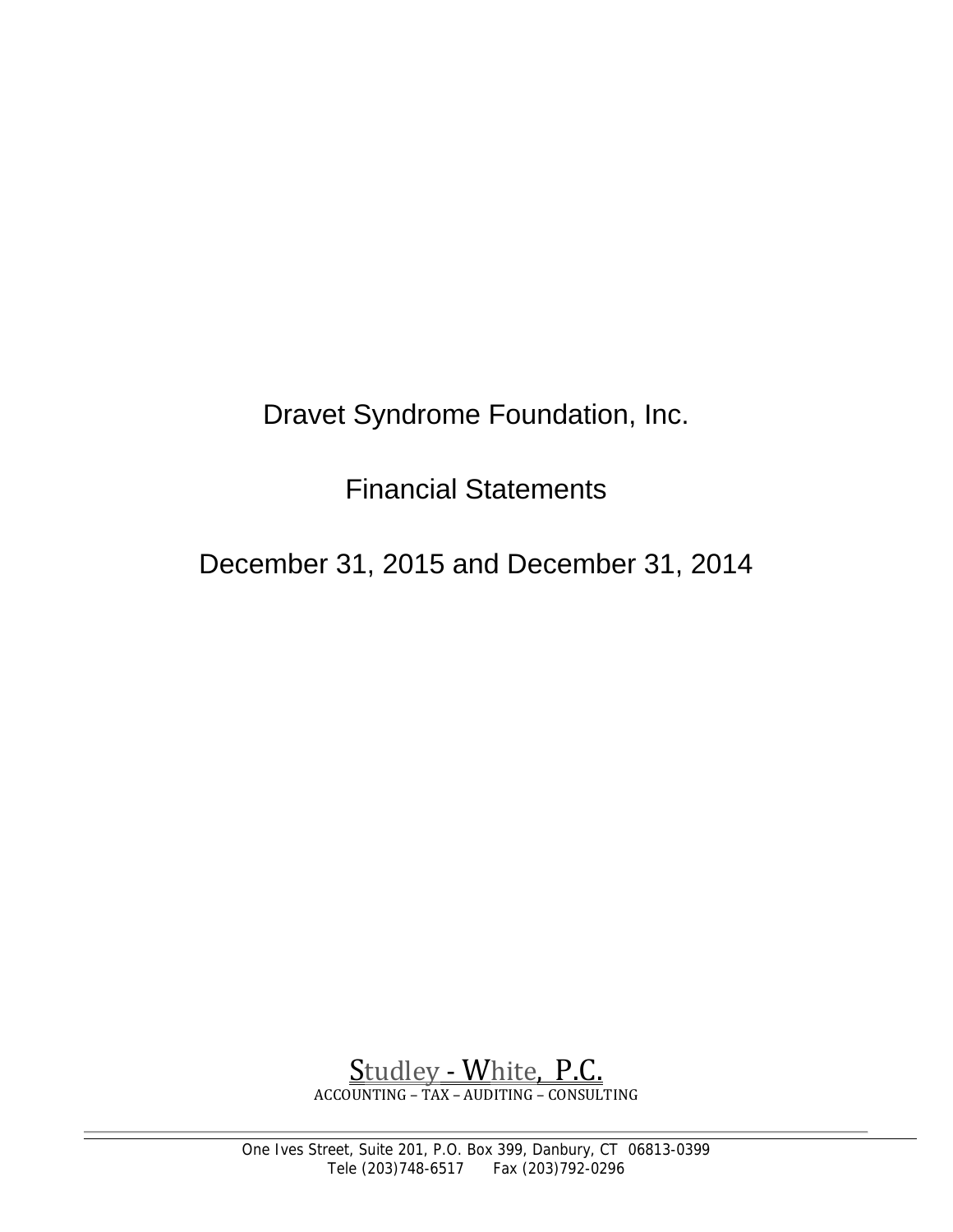# **Table of Contents**

#### **Page** (2008) and the contract of the contract of the contract of the contract of the contract of the contract of the contract of the contract of the contract of the contract of the contract of the contract of the contract

## **Financial Statements**:

| Statements of Activities for the Year Ended December 31, 2015 and 2014  4 |  |
|---------------------------------------------------------------------------|--|
| Statements of Cash Flows for the Year Ended December 31, 2015 and 20145   |  |
| Statement of Functional Expenses for the Year Ended December 31, 2015 and |  |
|                                                                           |  |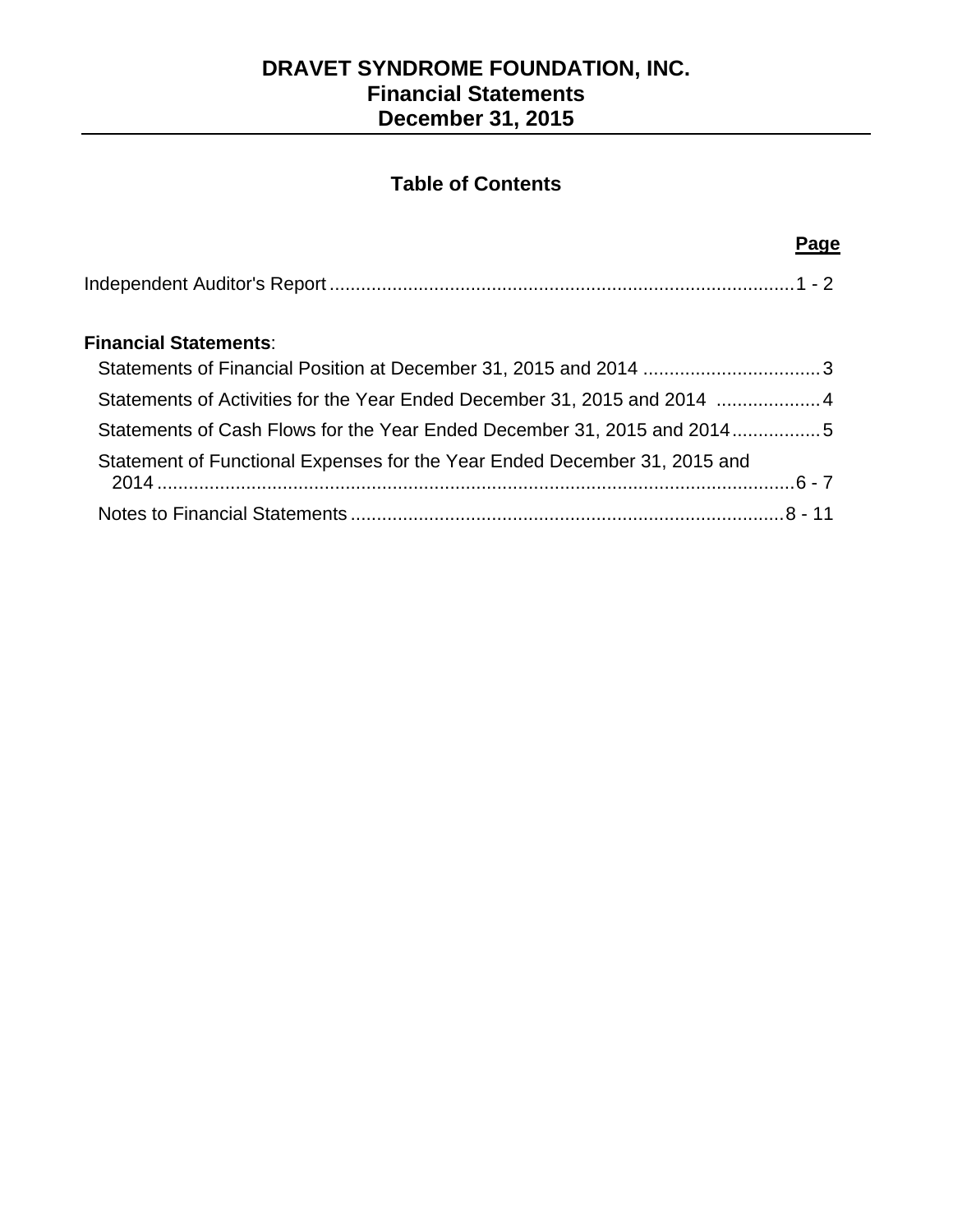Studley - White, P.C. ACCOUNTING – TAX – AUDITING - CONSULTING

> Donald T. Studley, C.P.A. Brian C. White, C.P.A.

> > March 22, 2016

## **INDEPENDENT AUDITOR'S REPORT**

To The Board of Director`s of Dravet Syndrome Foundation, Inc.

We have audited the accompanying financial statements of Dravet Syndrome Foundation, Inc. (a nonprofit organization), which comprise the statement of financial positions as of December 31, 2015 and 2014, and the related statements of activities, functional expenses and cash flows for the years then ended, and the related notes to the financial statements.

### **Management's Responsibility for the Financial Statements**

Management is responsible for the preparation and fair presentation of these financial statements in accordance with accounting principles generally accepted in the United States of America; this includes the design, implementation, and maintenance of internal control relevant to the preparation and fair presentation of financial statements that are free from material misstatement, whether due to fraud or error.

#### **Auditor's Responsibility**

Our responsibility is to express an opinion on these financial statements based on our audit. We conducted our audit in accordance with auditing standards generally accepted in the United States of America. Those standards require that we plan and perform the audit to obtain reasonable assurance about whether the financial statements are free of material misstatement.

An audit involves performing procedures to obtain audit evidence about the amounts and disclosures in the financial statements. The procedures selected depend on the auditor's judgment, including the assessment of the risks of material misstatement of the financial statements, whether due to fraud or errors. In making those risk assessments, the auditor considers internal control relevant to the entity's preparation and fair presentation of the financial statements in order to design audit procedures that are appropriate in the circumstances, but not for the purpose of expressing an opinion on the effectiveness of the entity's internal control. Accordingly,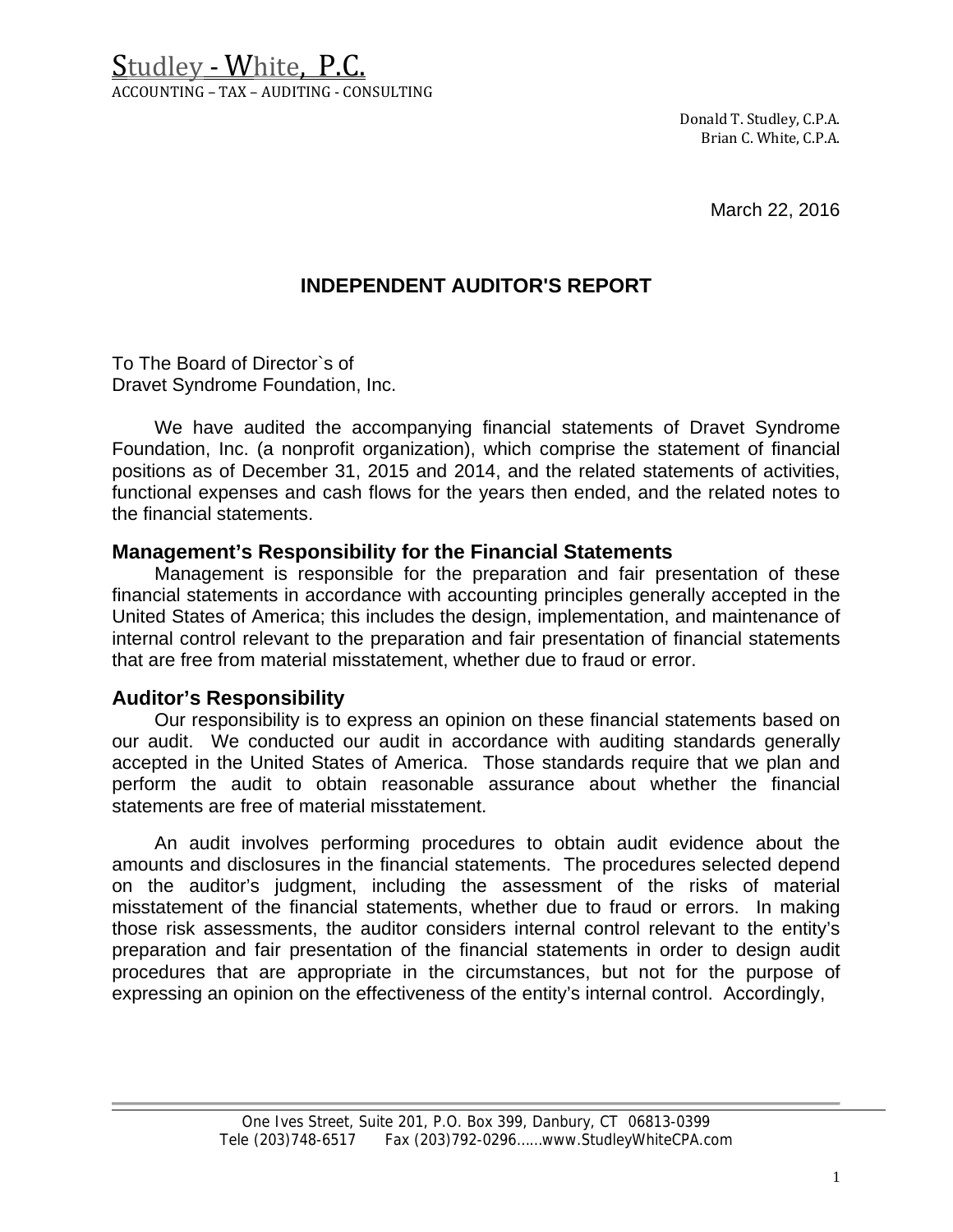we express no such opinion. An audit also evaluating the appropriateness of accounting policies used and the reasonableness of significant accounting estimates made by management, as well as evaluating the overall presentation of the financial statements.

We believe that the audit evidence we have obtained is sufficient and appropriate to provide a basis for our audit opinion.

## **Opinion**

In our opinion, the financial statements referred to above present fairly, in all material respects the financial position of Dravet Syndrome Foundation, Inc. as of December 31, 2015 and December 31, 2014, and the changes in its net assets and its cash flows for the years then ended in accordance with accounting principles generally accepted in the United States of America.

**Studley-White, P.C.**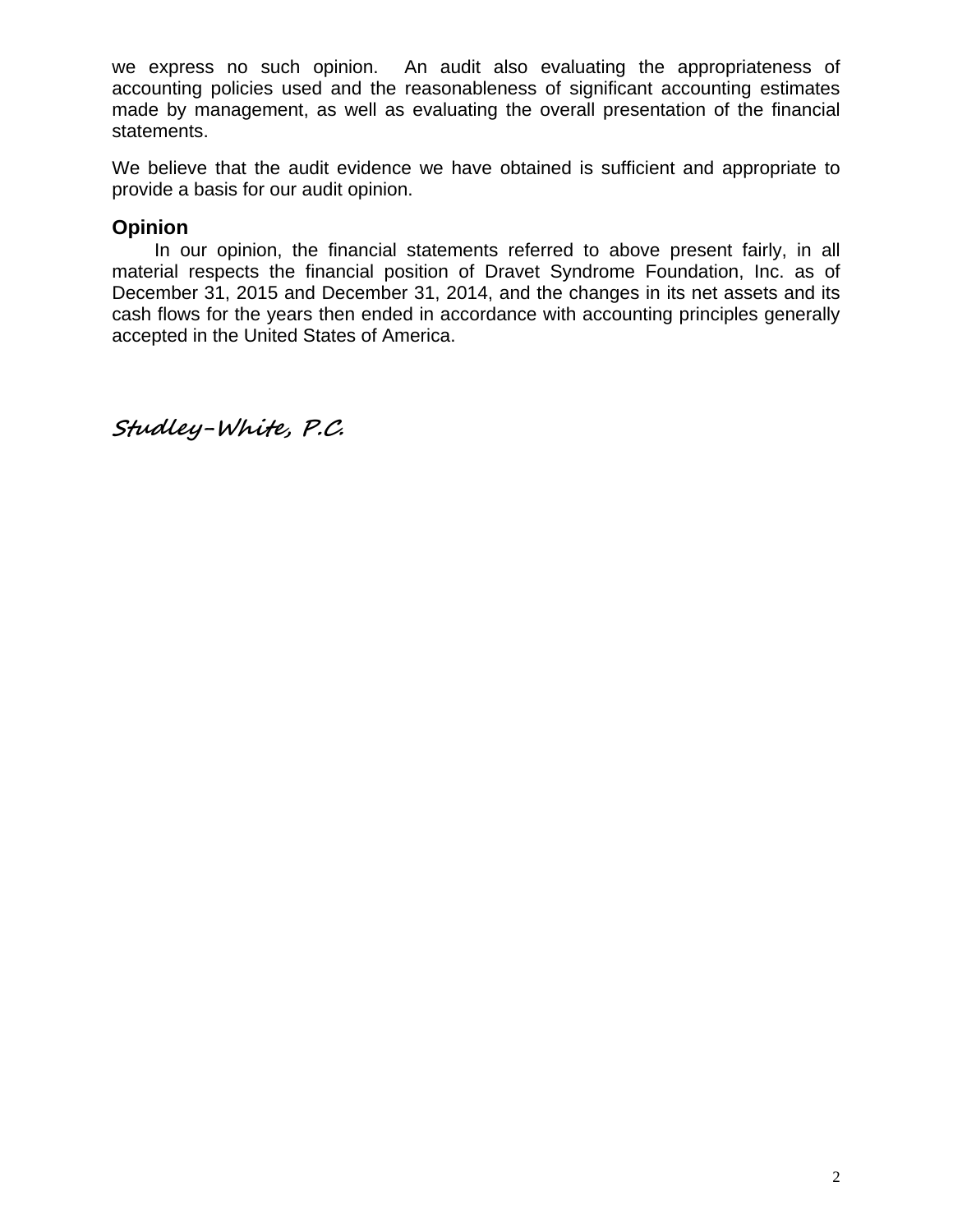## **DRAVET SYNDROME FOUNDATION, INC. Statement of Financial Position December 31,**

|                                         |                | 2015    |    | 2014    |  |
|-----------------------------------------|----------------|---------|----|---------|--|
| <b>Assets</b>                           |                |         |    |         |  |
| Assets                                  |                |         |    |         |  |
| Cash and cash equivalents               | \$             | 745,541 | \$ | 305,338 |  |
| Accounts receivable                     |                | 14,811  |    | 12,550  |  |
| Prepaid expenses                        |                | 42,404  |    | 1,363   |  |
| Beneficial interst in charitable trust  |                | 12,769  |    | 13,615  |  |
| <b>Total Assets</b>                     | \$             | 815,525 | \$ | 332,866 |  |
| <b>Liabilities and Net Assets</b>       |                |         |    |         |  |
| Liabilities                             |                |         |    |         |  |
| Accounts payable                        | $\mathfrak{L}$ | 28,840  | \$ | 2,765   |  |
| <b>Total Liabilities</b>                |                | 28,840  |    | 2,765   |  |
| Net Assets                              |                |         |    |         |  |
| Unrestricted - net assets               |                | 773,916 |    | 316,486 |  |
| Temporarily restricted net assets       |                | 1,300   |    | 2,146   |  |
| Permanently restricted net assets       |                | 11,469  |    | 11,469  |  |
| <b>Total Net Assets</b>                 |                | 786,685 |    | 330,101 |  |
| <b>Total Liabilities and Net Assets</b> | S              | 815,525 | \$ | 332,866 |  |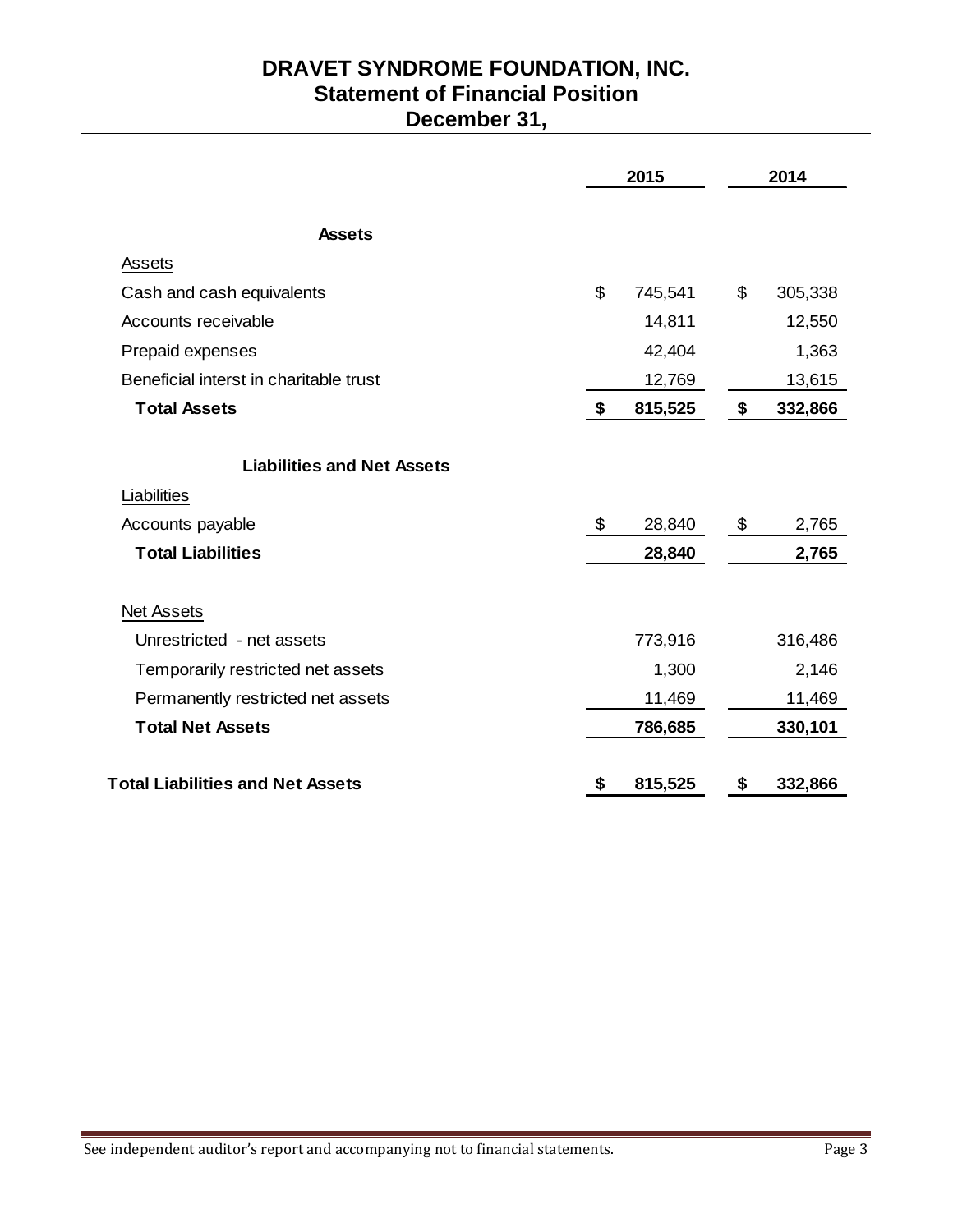# **DRAVET SYNDROME FOUNDATION, INC. Statement of Activities For the Year Ended December 31,**

|                                          |                                                          |                | 2015       | 2014          |
|------------------------------------------|----------------------------------------------------------|----------------|------------|---------------|
| <b>Change in Unrestricted Net Assets</b> |                                                          |                |            |               |
| Revenues and Other Support               |                                                          |                |            |               |
| Special events                           | - revenue                                                | $\mathfrak{L}$ | 626,030    | \$<br>629,309 |
|                                          | - expenses                                               |                | (117, 640) | (113, 664)    |
|                                          | - net                                                    |                | 508,390    | 515,645       |
| Contributions and grants                 |                                                          |                | 464,518    | 395,282       |
| Other income                             |                                                          |                | 8,023      | 6,872         |
| Unrestricted revenues and other support  |                                                          |                | 980,931    | 917,799       |
| Net assets released from restriction     |                                                          |                | 859        | 580           |
| <b>Total Revenues and Other Support</b>  |                                                          |                | 981,790    | 918,379       |
|                                          |                                                          |                |            |               |
| <b>Expenses</b><br>Program Services:     |                                                          |                |            |               |
| Patient and family services              |                                                          |                | 25,665     | 196,790       |
| Research                                 |                                                          |                | 333,697    | 526,608       |
| <b>Total Program Services</b>            |                                                          |                | 359,362    | 723,398       |
|                                          |                                                          |                |            |               |
| <b>Support Services:</b>                 |                                                          |                |            |               |
| Management and general                   |                                                          |                | 56,959     | 58,870        |
| Fund raising                             |                                                          |                | 108,039    | 105,108       |
| <b>Total Support Services</b>            |                                                          |                | 164,998    | 163,978       |
| <b>Total Expenses</b>                    |                                                          |                | 524,360    | 887,376       |
| Increase in unrestricted net assets      |                                                          |                | 457,430    | 31,003        |
| Investment income                        |                                                          |                | 13         | 944           |
| Net assets released from restriction     |                                                          |                | (859)      | (580)         |
|                                          | Increase (decrease) in temporarily restricted net assets |                | (846)      | 364           |
| Increase in net assets                   |                                                          |                | 456,584    | 31,367        |
| Net assets at beginning of year          |                                                          |                | 330,101    | 298,734       |
| Net assets at end of year                |                                                          | \$             | 786,685    | \$<br>330,101 |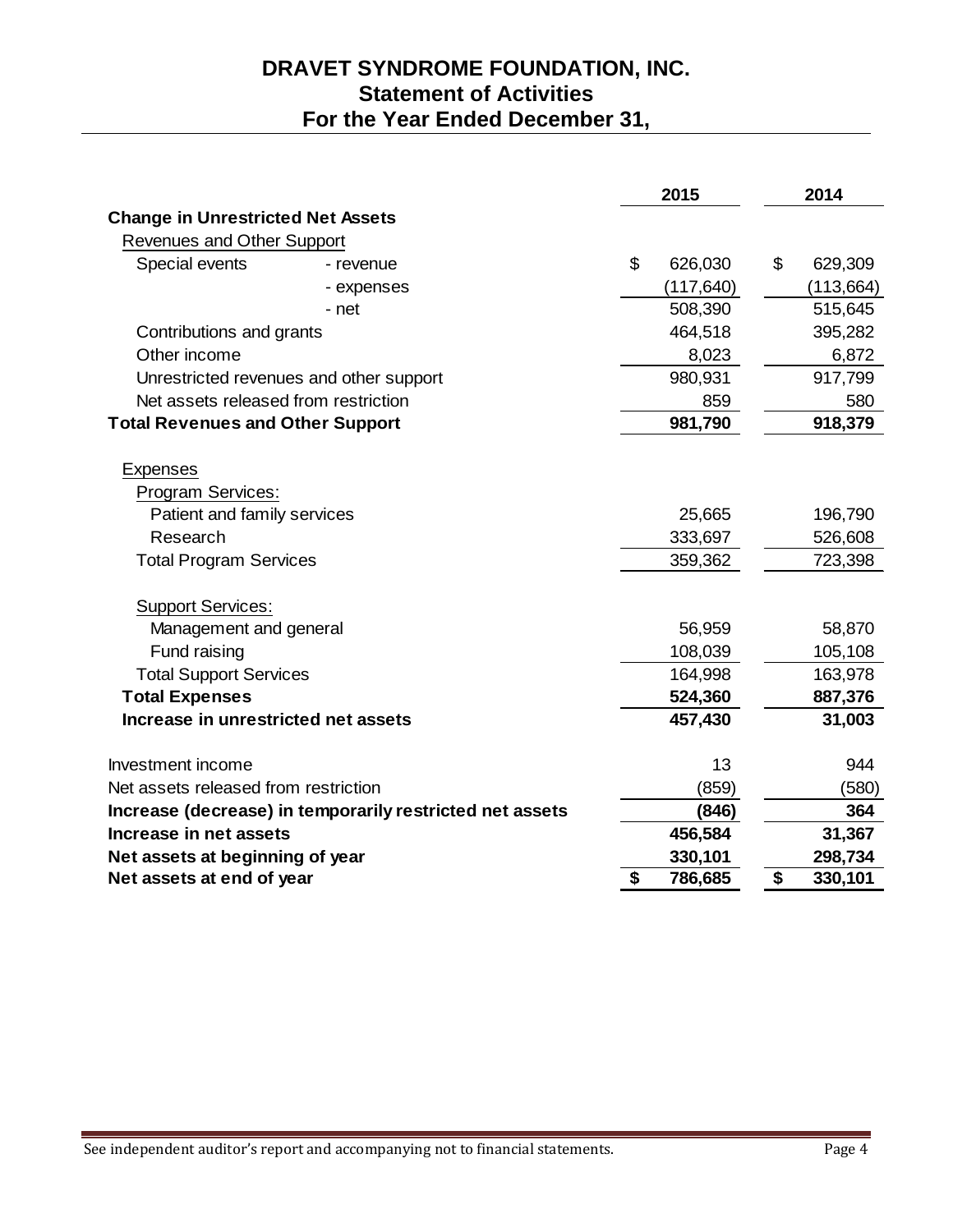# **DRAVET SYNDROME FOUNDATION, INC. Statement of Cash Flows For the Year Ended December 31,**

|                                                     | 2015 |           | 2014 |         |  |
|-----------------------------------------------------|------|-----------|------|---------|--|
| <b>Cash Flows from Operating Activities:</b>        |      |           |      |         |  |
| Increase in net assets                              | \$   | 456,584   | \$   | 31,440  |  |
|                                                     |      | 456,584   |      | 31,440  |  |
| Changes in assets and liabiliies:                   |      |           |      |         |  |
| (Increase) decrease in:                             |      |           |      |         |  |
| Accounts receivable                                 |      | (2,261)   |      | 3,992   |  |
| Prepaid expenses                                    |      | (41, 041) |      | 1,212   |  |
|                                                     |      | (43, 302) |      | 5,204   |  |
| Increase (decrease) in:                             |      |           |      |         |  |
| Accounts payable and accrued expenses               |      | 26,075    |      | (5,605) |  |
|                                                     |      | 26,075    |      | (5,605) |  |
| Net cash provided by operating activities           |      | 439,357   |      | 31,039  |  |
| Investment income temporarily restricted net assets |      | 846       |      | (365)   |  |
| Net increase in cash                                |      | 440,203   |      | 30,674  |  |
| Cash at beginning of year                           |      | 305,338   |      | 274,737 |  |
| Cash at end of year                                 |      | 745,541   | \$   | 305,411 |  |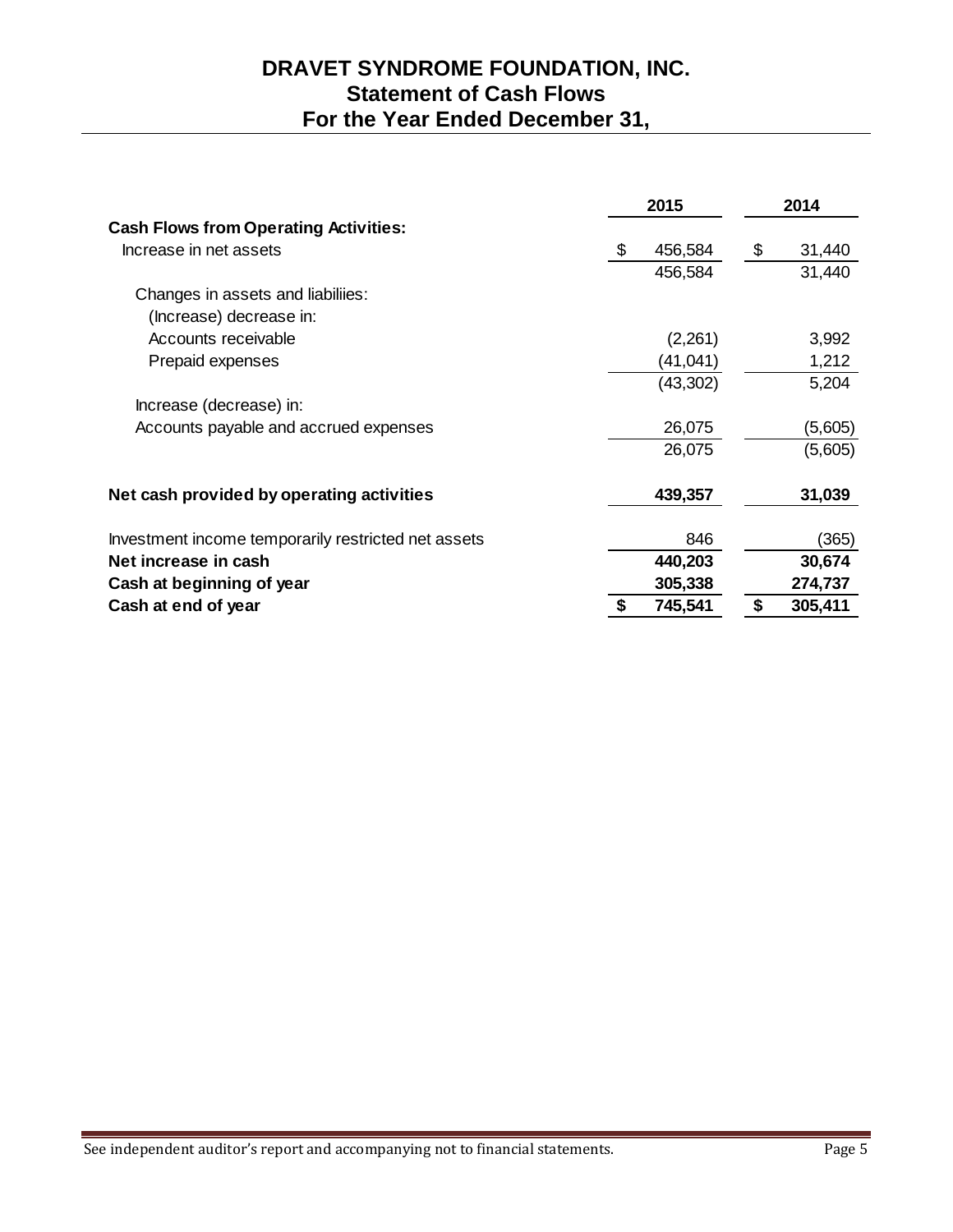# **DRAVET SYNDROME FOUNDATION, INC. Statement of Functional Expenses For the Year Ended December 31, 2015**

|                            |          | Patient and |                       |         |    |             |                     |               |           |         |       |         |
|----------------------------|----------|-------------|-----------------------|---------|----|-------------|---------------------|---------------|-----------|---------|-------|---------|
|                            |          | Family      |                       |         |    |             | Management          |               |           |         |       |         |
|                            | Services |             | Sub-Total<br>Research |         |    | and General | <b>Fund Raising</b> |               | Sub-Total |         | Total |         |
| <b>Professional fees</b>   | \$       |             | \$                    |         | \$ |             | \$<br>3,750         | \$            | \$        | 3,750   | \$    | 3,750   |
| <b>Salaries</b>            |          | 3,418       |                       |         |    | 3,418       | 29,069              | 75,515        |           | 104,584 |       | 108,002 |
| Consultation fee           |          |             |                       |         |    |             |                     |               |           |         |       |         |
| Telephone                  |          | 19          |                       | 308     |    | 327         | 161                 | 110           |           | 271     |       | 598     |
| Office supplies            |          | 95          |                       |         |    | 95          | 10,003              | 2,099         |           | 12,102  |       | 12,197  |
| <b>Insurance</b>           |          | 77          |                       | 1,256   |    | 1,333       | 655                 | 446           |           | 1,101   |       | 2,434   |
| Postage                    |          | 55          |                       |         |    | 55          | 464                 | 1,205         |           | 1,669   |       | 1,724   |
| Printing                   |          | 20          |                       |         |    | 20          | 172                 | 447           |           | 619     |       | 639     |
| Patient assistance         |          | 20,317      |                       |         |    | 20,317      |                     |               |           |         |       | 20,317  |
| Dues and subscriptions     |          | 144         |                       |         |    | 144         | 1,225               | 3,183         |           | 4,408   |       | 4,552   |
| Advertising                |          |             |                       |         |    |             |                     |               |           |         |       |         |
| Bank charges               |          | 759         |                       |         |    | 759         | 6,459               | 16,780        |           | 23,239  |       | 23,998  |
| Grants                     |          |             |                       | 331,247 |    | 331,247     |                     |               |           |         |       | 331,247 |
| Conferences and meetings   |          | 761         |                       | 886     |    | 1,647       | 462                 | 314           |           | 776     |       | 2,423   |
| Fund raising events        |          |             |                       |         |    |             |                     | 7,940         |           | 7,940   |       | 7,940   |
| Miscellaneous              |          |             |                       |         |    |             | 4,539               |               |           | 4,539   |       | 4,539   |
| Total expenses before fund |          |             |                       |         |    |             |                     |               |           |         |       |         |
| raising                    |          | 25,665      |                       | 333,697 |    | 359,362     | 56,959              | 108,039       | \$        | 164,998 | \$    | 524,360 |
| Special events             |          |             |                       |         |    |             |                     | 117,640       |           | 117,640 |       | 117,640 |
| <b>Total expenses</b>      |          | 25,665      | \$                    | 333,697 | \$ | 359,362     | \$<br>56,959        | \$<br>225,679 | \$        | 282,638 | \$    | 642,000 |
|                            |          |             |                       |         |    |             |                     |               |           |         |       |         |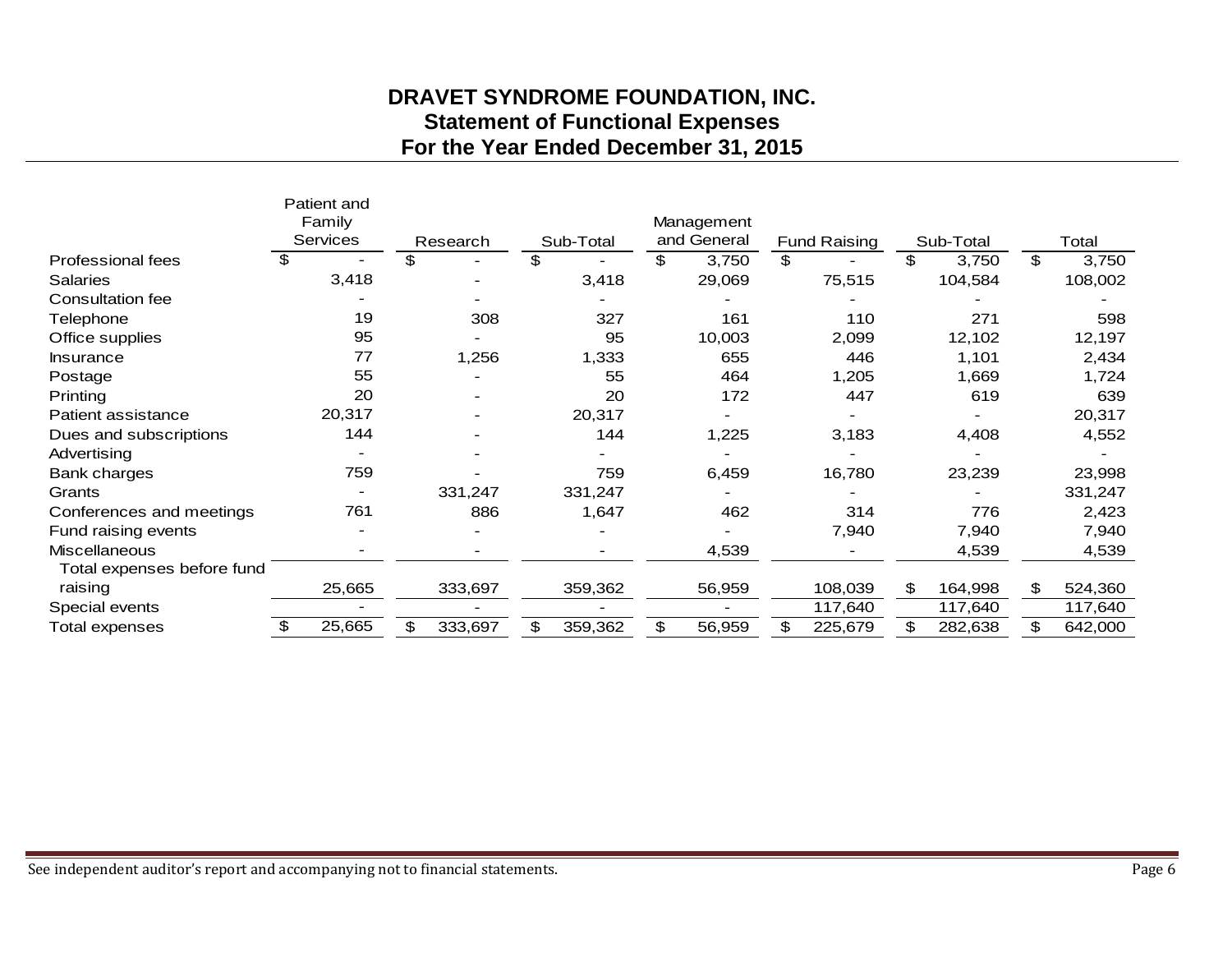# **DRAVET SYNDROME FOUNDATION, INC. Statement of Functional Expenses For the Year Ended December 31, 2014**

|                            |    | Patient and     |    |          |    |           |                |             |    |              |    |           |    |           |
|----------------------------|----|-----------------|----|----------|----|-----------|----------------|-------------|----|--------------|----|-----------|----|-----------|
|                            |    | Family          |    |          |    |           |                | Management  |    |              |    |           |    |           |
|                            |    | <b>Services</b> |    | Research |    | Sub-Total |                | and General |    | Fund Raising |    | Sub-Total |    | Total     |
| Professional fees          | \$ | 1,252           | \$ |          | \$ | 1,252     | $\mathfrak{L}$ | 3,750       | \$ |              | \$ | 3,750     | \$ | 5,002     |
| Salaries                   |    | 3,684           |    |          |    | 3,684     |                | 32,094      |    | 61,870       |    | 93,964    |    | 97,648    |
| Consultation fee           |    |                 |    |          |    |           |                |             |    |              |    |           |    |           |
| Telephone                  |    | 39              |    | 539      |    | 578       |                | 341         |    | 118          |    | 459       |    | 1,037     |
| Office supplies            |    | 120             |    |          |    | 120       |                | 1,119       |    | 2,013        |    | 3,132     |    | 3,252     |
| Insurance                  |    | 111             |    | 1,528    |    | 1,639     |                | 966         |    | 334          |    | 1,300     |    | 2,939     |
| Postage                    |    | 191             |    |          |    | 191       |                | 1,660       |    | 3,201        |    | 4,861     |    | 5,052     |
| Printing                   |    | 72              |    |          |    | 72        |                | 630         |    | 1,214        |    | 1,844     |    | 1,916     |
| Grants                     |    |                 |    | 520,700  |    | 520,700   |                |             |    |              |    |           |    | 520,700   |
| Dues and subscriptions     |    | 177             |    |          |    | 177       |                | 1,540       |    | 2,968        |    | 4,508     |    | 4,685     |
| Advertising                |    | 64              |    |          |    | 64        |                | 554         |    | 1,068        |    | 1,622     |    | 1,686     |
| Bank charges               |    | 1,063           |    |          |    | 1,063     |                | 9,257       |    | 17,846       |    | 27,103    |    | 28,166    |
| Patient assistance         |    | 37,777          |    |          |    | 37,777    |                |             |    |              |    |           |    | 37,777    |
| Conferences and meetings   |    | 152,241         |    | 3,841    |    | 156,082   |                | 2,427       |    | 838          |    | 3,265     |    | 159,347   |
| Fund raising events        |    |                 |    |          |    |           |                |             |    | 13,637       |    | 13,637    |    | 13,637    |
| <b>Miscellaneous</b>       |    |                 |    |          |    |           |                | 4,532       |    |              |    | 4,532     |    | 4,532     |
| Total expenses before fund |    |                 |    |          |    |           |                |             |    |              |    |           |    |           |
| raising                    |    | 196,791         |    | 526,608  |    | 723,399   |                | 58,870      |    | 105,107      | \$ | 163,977   | \$ | 887,376   |
| Special events             |    |                 |    |          |    |           |                |             |    | 113,664      |    | 113,664   |    | 113,664   |
| Total expenses             | \$ | 196,791         |    | 526,608  |    | 723,399   | \$             | 58,870      |    | 218,771      |    | 277,641   | \$ | 1,001,040 |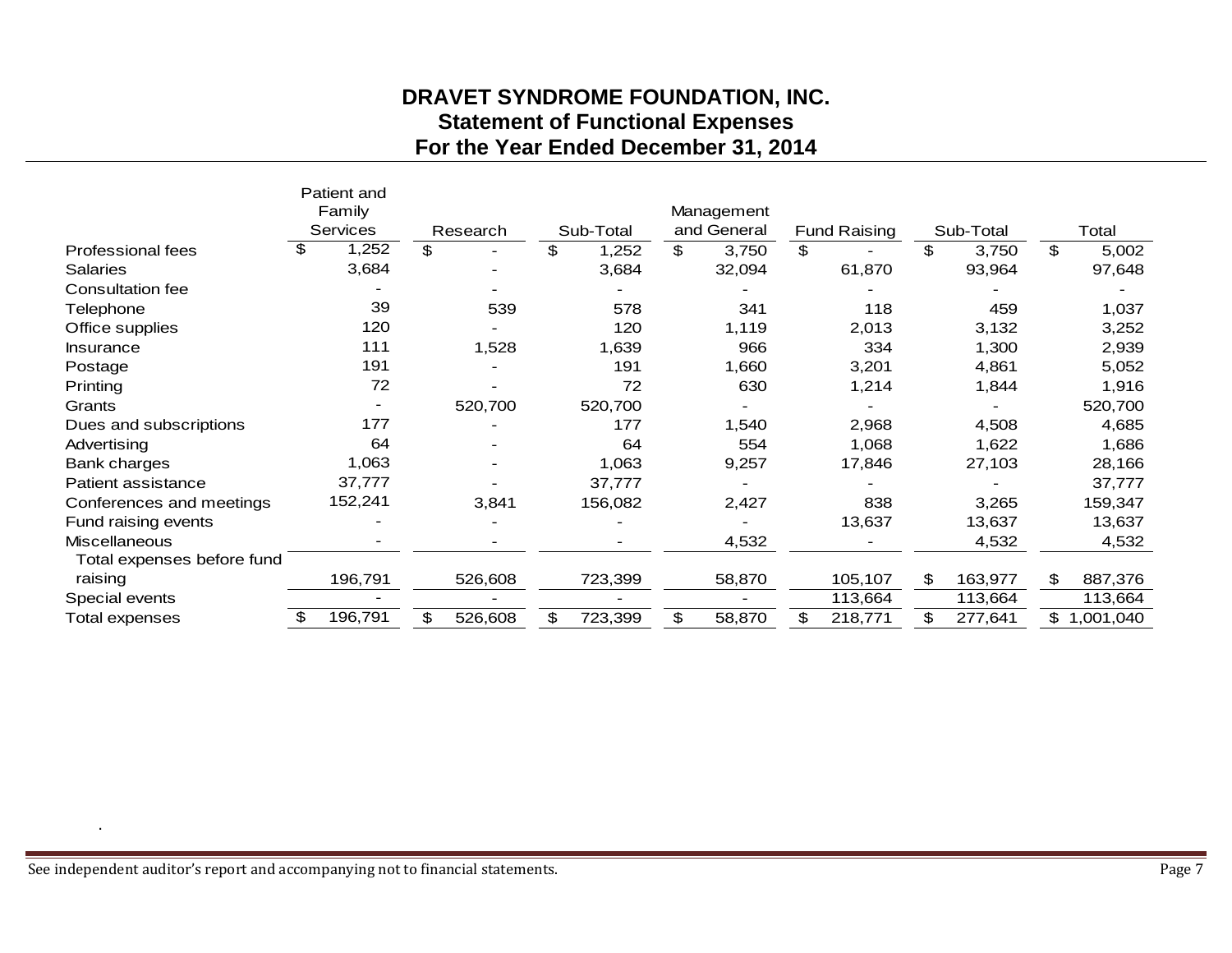### **Note 1 - Summary of Significant Accounting Policies General**

The Dravet Syndrome Foundation, Inc. (DSF) was incorporated as a not-for-profit, publicly supported corporation on September 24, 2009 under the laws of the State of Connecticut. DSF was formed to promote and support research regarding Dravet Syndrome and related epilepsies. DSF funds research toward better treatments and a cure of Dravet syndrome and related epilepsies by awarding research grants to qualified scientists and doctors. The DSF produces an annual Research Roundtable Meeting to provide the opportunity for researchers and clinicians to collaborate and discuss better treatment options and a roadmap toward a cure and how to best facilitate both. Through the International Patience Assistance Grant Program, DSF provides grants to cover expenses not covered by medical insurance.

### **Financial Statement Presentation**

In accordance with financial standards, the Organization reports information regarding its financial position and activities according to three classes of net assets: unrestricted, temporarily restricted and permanently restricted.

### **Contributions**

In accordance with financial accounting standards, the Organization records contributions received as unrestricted, temporarily restricted or permanently restricted support depending on the existence and/or nature of any donor restrictions. Restricted net assets are reclassified to unrestricted net assets upon satisfaction of the time or purpose restrictions.

#### **Net Asset Categories**

To ensure observance of limitations and restrictions that may be placed on the use of resources available, the accounts of the Organization are maintained in the following net asset categories:

> **Unrestricted** – Unrestricted net assets represent available resources other than donor restricted contributions. Donor restricted contributions which are satisfied in the same reporting period when the contribution is received are treated as unrestricted contributions. Included in unrestricted net assets are grants and contracts that are earmarked for the general-purpose use of the Organization.

> **Temporarily Restricted** – Temporarily restricted net assets represent contributions that are restricted by the donor either as to purpose or as to time of expenditure.

> **Permanently Restricted** – Permanently restricted net assets represent contributions that are limited by donor-imposed stipulations that neither expire by passage of time nor can be fulfilled or otherwise removed by actions of the Organization.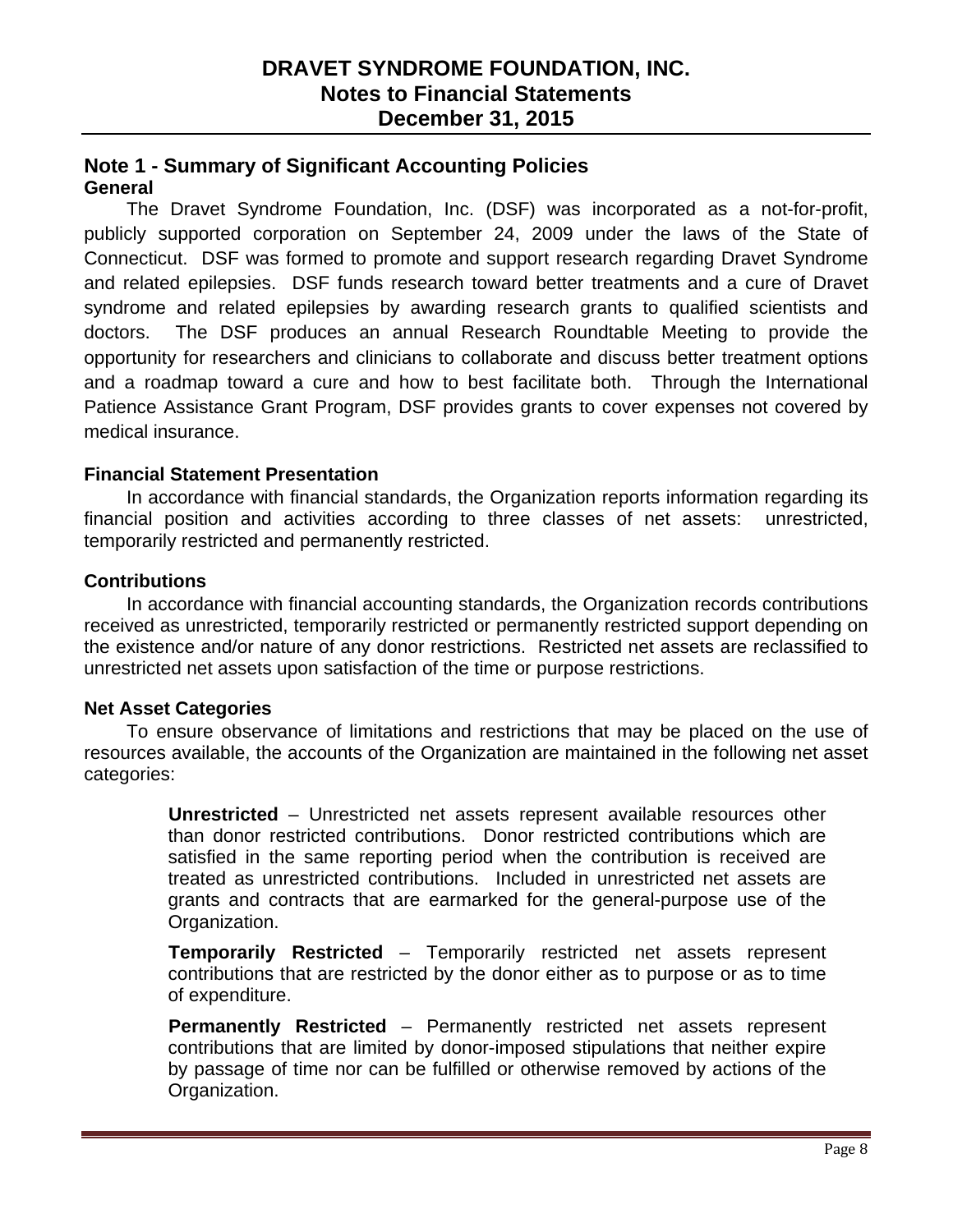## **Note 1 - Summary of Significant Accounting Policies (continued) Net Asset Categories (continued)**

At December, 31, 2015, the Foundation had temporarily restricted net assets of \$1,300 permanently restricted assets of \$11,469 (\$2,146 and \$11,469 at December 31, 2014 respectively).

#### **Cash and Cash Equivalents**

For financial statement purposes, DSF considers funds in demand deposits, certificates of deposits, money market funds and all highly liquid debt instruments purchased with a maturity of three months or less to be cash equivalents.

#### **Accounts Receivable**

Accounts receivable are stated at the amount management expects to collect from outstanding balances.

#### **Donations**

All donations are considered to be available for unrestricted use unless specifically restricted by the donor. Support that is restricted by the donor, grantor or other outside party for particular operating purposes or for fixed asset acquisitions is reported as an increase in unrestricted net assets if the restriction expires in the reporting period in which the support is recognized.

#### **Income Taxes**

The Dravet Syndrome Foundation, Inc. is exempt from income taxes under Section 501(c)(3) of the Internal Revenue Code. The Internal Revenue Service has also determined that it is not a private foundation in accordance with Section 170(b)(1)(A)(IV) of the Internal Revenue Code.

The Foundation recognizes the effect of tax positions only when they are more than likely that not of being sustained. Management has determined that the Foundation had no uncertain tax positions that would require financial statement recognition. Tax years dating back to 2012 remain open to examination by federal and state authorities.

#### **Functional Expenses**

Functional expenses have been allocated between program services and supporting services based on an analysis of personnel time and space utilized for the related activities.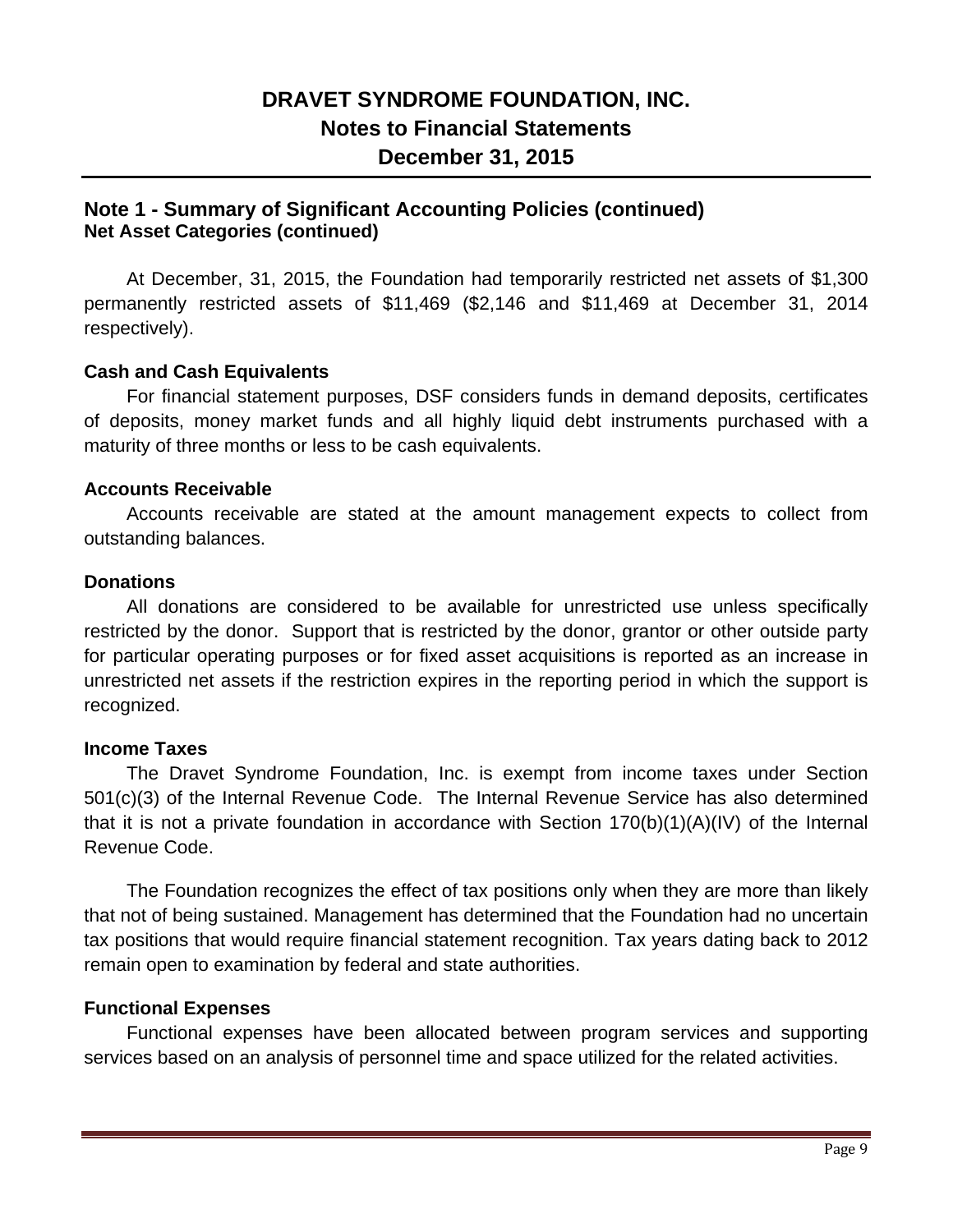## **Note 1 - Summary of Significant Accounting Policies (continued) Use of Estimates**

The preparation of financial statements in conformity with generally accepted accounting principles requires management to make estimates and assumptions that affect the reported amounts of assets and liabilities and disclosures of contingent assets and liabilities at the date of the financial statements. They also affect the reported amounts of revenues and expenses during the reporting period. Actual results could differ from those estimates.

## **Note 2 - Donated Services, Materials, Facilities**

The Foundation received donated services from unpaid volunteers. No amounts have been recognized in the accompanying statement of activities because the criteria for recognition of such volunteer effort under Accounting Standards Codification (ASC) 958 have not been satisfied. The contributions of services are recognized if the services received (a) create or enhance nonfinancial assets or (b) require specialized skills that are provided by individuals possessing those skills and would typically need to be purchased if not provided by donation.

## **Note 3 – Concentrations of Credit Risk**

### **Cash Balances**

The Foundation maintains its cash and cash equivalents in one financial institution. The balances are insured by the Federal Deposit Insurance Corporation at each institution up to \$250,000. The balances may at times during the year exceed the FDIC limit; however, the Foundation does not feel that there is any significant credit risk.

### **Note 4 - Research**

The Foundation has entered into agreements with several universities to fund research in the amounts of \$237,113 in 2016 and \$82,114 in 2017.

#### **Note 5 – Permanently Restricted Net Assets**

The Foundation has been named the beneficiary of the Dravet Syndrome Foundation Endowment Fund. The Endowment Fund will pay out annually to the Foundation to support syndrome specific research to find better treatments and a cure while assisting afflicted individuals and their families living in Iowa. The endowment fund is administered by the Community Foundation of Dubuque, Iowa as Trustee. The assets of the trust are recorded as permanently restricted assets. Distributions may be made annually from the net income of the fund. Permanently restricted net assets were as follows:

|                                | December 31, |      | December 31, |  |  |  |
|--------------------------------|--------------|------|--------------|--|--|--|
|                                | 2015         | 2014 |              |  |  |  |
| Research and family assistance | 11,469       |      | 11,469       |  |  |  |
|                                |              |      |              |  |  |  |